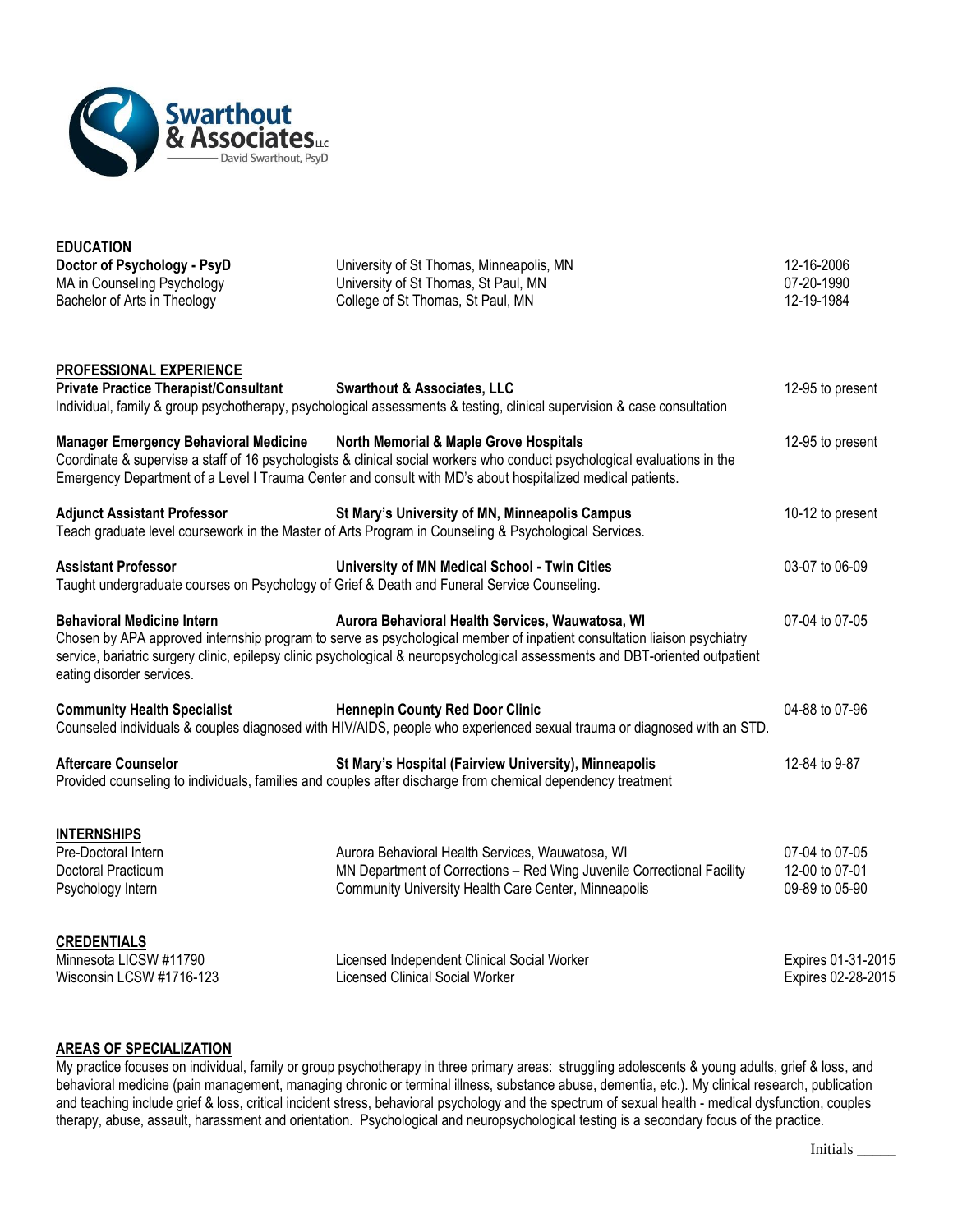

## **INFORMED CONSENT**

**Section I - Introduction:** Psychotherapy is a process in which a therapist and one or more people work together to build a healthy professional relationship. For some clients, Dr. Swarthout acts as a sounding board, a guide, a confidant, or as an objective bystander whose purpose is to help identify difficulties in relationships or cope with struggles in life. Ideally, people enter into therapy to work on a specific goal(s). Sometimes, those goals shift over time, but the process of psychotherapy almost always involves working toward a particular objective.

- Dr. Swarthout reserves the right to refer a client with moderate severe symptoms to a psychiatric provider for a medication evaluation as a condition of therapy and this agreement.
- There are specific rules/expectations that need to be explained and understood (per MN Statutes) before proceeding with this session regarding credentials, confidentiality, fees, insurance, appointments, emergency situations and possible risks/benefits involved with forging a therapeutic relationship. Please refer to the attached "Patient's Mental Health Rights" which further elaborates upon your rights in seeking mental health services.

**Section II - Credentials:** Dr. Swarthout completed a Doctorate in Psychology and Master's degree in Counseling Psychology at the University of St Thomas. The Wisconsin Department of Licensing granted Licensed Clinical Social Worker status in 1993. The Minnesota Board of Social Work granted status as a Licensed Independent Clinical Social Worker in 1995. Dr. Swarthout has worked as a therapist in a variety of settings since 1985 and is considered a "general practitioner" using a cognitive behavioral approach from the perspective of behavioral existentialism. Much of his clinical practice focuses on grief & loss, behavioral medicine (pain management, dealing with chronic illness, substance abuse and sexual health), teenagers in crisis, and couples who are preparing for divorce. His primary areas of expertise evolved from extensive clinical practice, advanced training and clinical research/writing. These areas include: grief and loss, critical incident stress, behavioral psychology and the full range of sexual health struggles.

**Section III - Confidentiality:** What is discussed in a psychotherapy session is considered private, and the oral/written content of sessions is protected by law, with the following distinct exceptions mandated by MN Statutes:

- If you discuss an intention or plan to harm or kill yourself, steps must be taken to protect you, which may include contacting your emergency contact person, the police, and/or 911.
- If you are pregnant and admit to using alcohol or controlled substances for non-medical purposes or admit to abusing alcohol, therapists are required to report that information to Hennepin County Project Child or other agency based on county of residence
- If you discuss an intention or plan to harm or kill a specific person, therapists must take steps to warn or protect that other person and/or the authorities, including the need to call 911 .
- If you disclose that you have physically or sexually abused a child or vulnerable adult, therapists are mandated to report that information to the appropriate county child or adult protection authorities.
- If you are a licensed health care provider and discuss sexual misconduct with a client or report other unethical behavior, therapists are required by law to report that information to your respective licensing board.
- If your clinical records are court ordered, a therapist may be required to comply with a court order to release your records

In an effort to provide the highest quality care, Dr. Swarthout regularly seeks clinical consultation about his work with another licensed mental health professional. In the context of that confidential & professional relationship, any/all personally identifiable information about clients is protected during those consultations. Each individual who consults with or who work for Swarthout & Associates, LLC has signed business associate contracts and/or agreements that are compliant with HIPAA & MN Statutes to protect each client's rights to privacy. Otherwise, no information can ever leave this office without your express written permission.

**Section IV - Limitations Regarding Contact:** Clients are always permitted to limit releases of information in whatever ways they choose. Under certain circumstances can use alternate addresses for billing and insurance to protect your privacy.

| May we contact you about making/rescheduling an appointment: |     |         | May we leave messages on voice mail: |     |  |
|--------------------------------------------------------------|-----|---------|--------------------------------------|-----|--|
| At your home?<br>YES.                                        | ΝO  | Home?   | YES.                                 | NO  |  |
| <b>YES</b><br>At your office?                                | NO. | Office? | YES.                                 | NO. |  |
| Via your cell phone? YES                                     | ΝO  | Cell?   | YES                                  | NΟ  |  |
| Special mailing or phone instructions?                       |     |         |                                      |     |  |

 $\_$  ,  $\_$  ,  $\_$  ,  $\_$  ,  $\_$  ,  $\_$  ,  $\_$  ,  $\_$  ,  $\_$  ,  $\_$  ,  $\_$  ,  $\_$  ,  $\_$  ,  $\_$  ,  $\_$  ,  $\_$  ,  $\_$  ,  $\_$  ,  $\_$  ,  $\_$  ,  $\_$  ,  $\_$  ,  $\_$  ,  $\_$  ,  $\_$  ,  $\_$  ,  $\_$  ,  $\_$  ,  $\_$  ,  $\_$  ,  $\_$  ,  $\_$  ,  $\_$  ,  $\_$  ,  $\_$  ,  $\_$  ,  $\_$  ,

**Section V - Insurance:** Dr Swarthout maintains preferred provider relationships with several insurance companies including Blue Cross/Blue Shield, Medica, United Behavioral Health (UBH), United Healthcare, MHP, U-Care, MA and Preferred One. He is also an out-of-network provider with HealthPartners. If you choose to use your insurance benefits to pay for your psychotherapy sessions, your insurance company may be billed directly or you may pay from your HSA/FSA and submit invoices on your own. Due to high deductibles on many insurance policies, you will need to pay full price for services rendered until that deductible has been met. Payment or co-payment is always required at the time services are delivered. Assessments, psychological & neuro-psychological testing and some other services require payment at the time of service as some may not be covered by insurance. As a courtesy, Dr. Swarthout may submit billing to some insurance companies on your behalf, however, every patient is ultimately responsible for coordinating claims with their insurance company.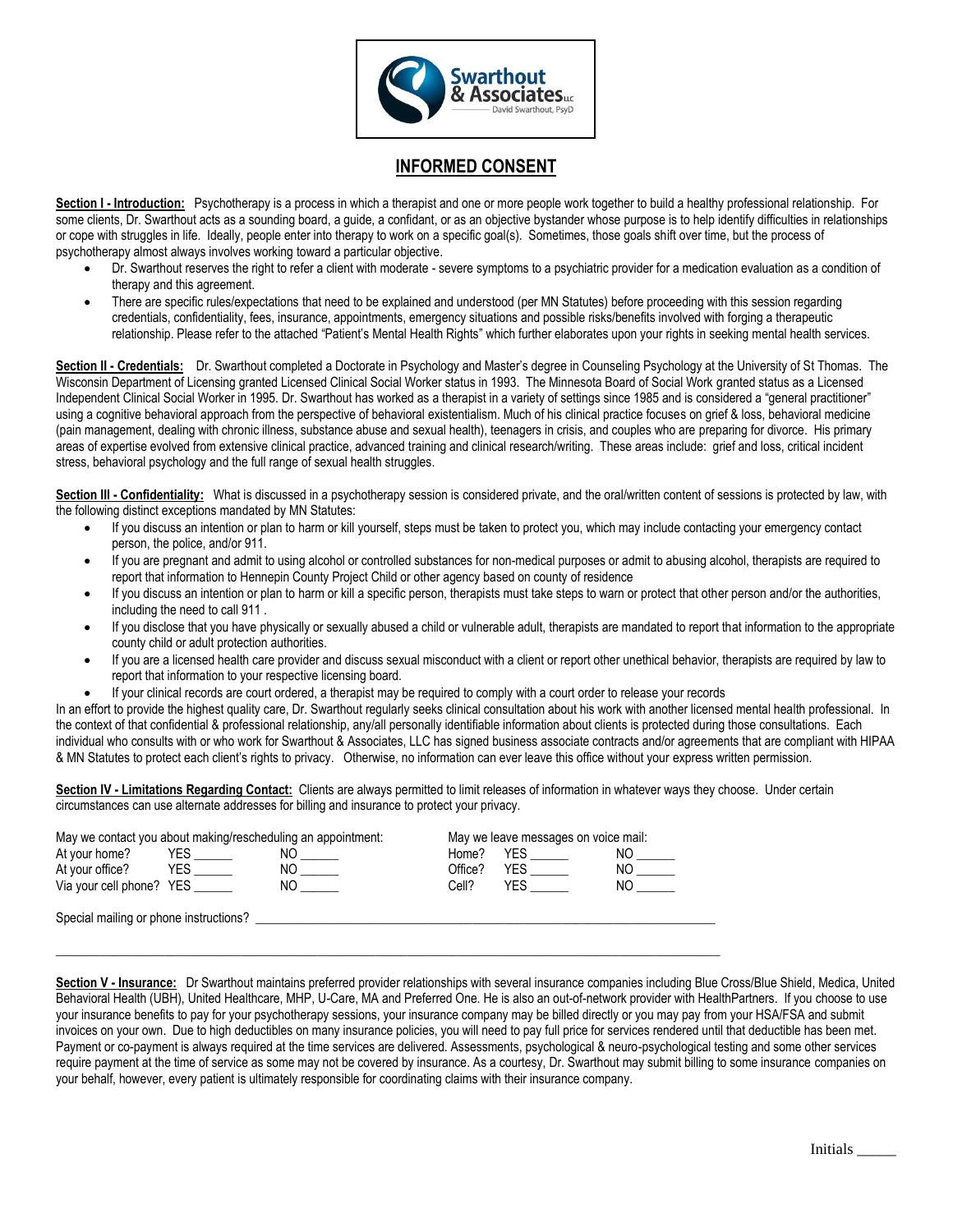If you choose to use your insurance, you need to understand that::

- Dr. Swarthout will need to provide the insurance company with a clinical diagnosis
- May need to provide confidential information to the insurance company to justify services, depending on the insurance
- Cannot predict or control what the insurance company does with confidential information once it has been submitted.
- Clients are responsible for any and all fees not covered by insurance.

Do you choose to use your insurance to pay my fees? YES \_\_\_\_\_\_ NO \_\_\_\_\_ If no, how will you be paying for services?

**Section VI - Fees/Sessions:** Dr. Swarthout charges \$160 per 45 minute session and \$240 for 55-75 minutes.. The initial session usually lasts 75-100 minutes, and is billed accordingly from \$240 to \$320. Phone consultations with patient/parent/guardian > 10 minutes are billed on a prorated basis at \$50.00 per 15 minute increment and may not be covered by insurance. Sessions start at the time scheduled and end approximately 45 minutes later. If you arrive late, the session will still end at its appointed time. Co-payments are due at the time of the session and can be paid by check, cash, or credit card. No invoicing is available at this office. Any returned check will be assessed a \$25 service charge, plus any expenses incurred to collect the fee. Any unpaid balances on the account will be assessed a 1 ½ % monthly fee and accounts left unpaid over 90 days may be turned over to a collection agency, up to & including legal action to collect debts.

**Section VII - Appointments:** Sessions start at the scheduled time and end approximately 45 minutes later. If you arrive late, the session will end at the appointed time and you will be responsible for the full fee. If you intend to cancel an appointment, you must provide a minimum of 24 hour notice. If you have a scheduled appointment and do not cancel within 24 hour notice or do not show up, you will be responsible for the entire \$160.00 fee or for the planned duration of the session (planned 60-90 minute session = \$240). Insurance companies cannot be billed for missed appointments.

**Section VIII - Privacy Policies:** Swarthout & Associates, LLC has implemented all required HIPAA policies and procedures. Address questions or concerns to Dr. Swarthout - 1409 Willow St, Suite 100, Minneapolis, MN 55403, by phone 612-396-6949 or e-mail at [david@drdavidswarthout.com.](mailto:david@drdavidswarthout.com.)

Individually identifiable health information about clients can only be released with written consent, with the exceptions noted by MN statutes in Section III of this consent form. Written consents shall remain in force for a period of one year or at the completion of therapy, and may be revoked in writing at any time, but cannot be retroactively revoked. Releases that are received by mail, via fax machines will not be honored until the client can be contacted to verify what information they wish to be released and the identity of the party to receive said information. "Blanket releases" or releases that lack necessary elements will not be honored. The client will be contacted to inform them of our inability to process their request with the form utilized.

Each patient has a chart maintained in our offices that contain the following information:

- consent for treatment
- release of information to bill insurance company
- demographic information
- dates of service
- correspondence with insurance companies
- record of fees, charges and payments
- diagnostic information
- authorizations to release information
- log of information released
- summary of treatment or progress reports
- case notes from each individual session

While these are your records and we are legally bound to maintain them on your behalf, we reserve the right to not release case notes to patients or other healthcare professionals. When we are called upon to release records for any purpose, we prepare a summary of treatment and send that in lieu of the un-interpreted case notes or raw psychological testing data. When a summary is prepared on behalf of a client, the report is usually reviewed with the client before release. If a client waives the right to review records prior to release and the summary is later determined to contain inaccurate information, the client can request in writing that the record be revised. Corrections will be made in a timely manner and forwarded to the recipient with an explanation of the error. If the summary contains a discrepancy between our clinical impression and the client's perceptions, the client may write a letter to the recipient that explains the differing opinions.

**Section IX - Security Policies:** In an effort to maximally secure the protected health information of our clients, the following protections were enacted in November of 2002 to comply with the **Health Insurance Portability and Accountability Act of 1996** (**HIPAA**; [Pub.L. 104](http://www.law.cornell.edu/jureeka/index.php?doc=USPubLaws&cong=104&no=191)–191, 11[0 Stat.](http://en.wikipedia.org/wiki/United_States_Statutes_at_Large) 1936:)

- Computers require a double password to enter, hibernate after 3 minutes and are shut down & secured at the end of each day.
- Client e-mails are printed, filed& erased. Do not send sensitive or personal data via e-mail as the security of e-mail services is questionable.
- Fax transmissions are sent via HIPAA compliant internet server. For details, visit http://www.myfax.com/collaterals/Datasheet\_HIPAA.pdf
- Client information can only be transmitted via fax with the client's written permission, and then, only to a fax number that has been verified as a private fax line/service in a secure location.
- Swarthout & Associates LLC billing service is HIPAA compliant with Business Associate Agreements.
- Per MN Statutes & federal guidelines, all billing transactions/transmissions are processed electronically.